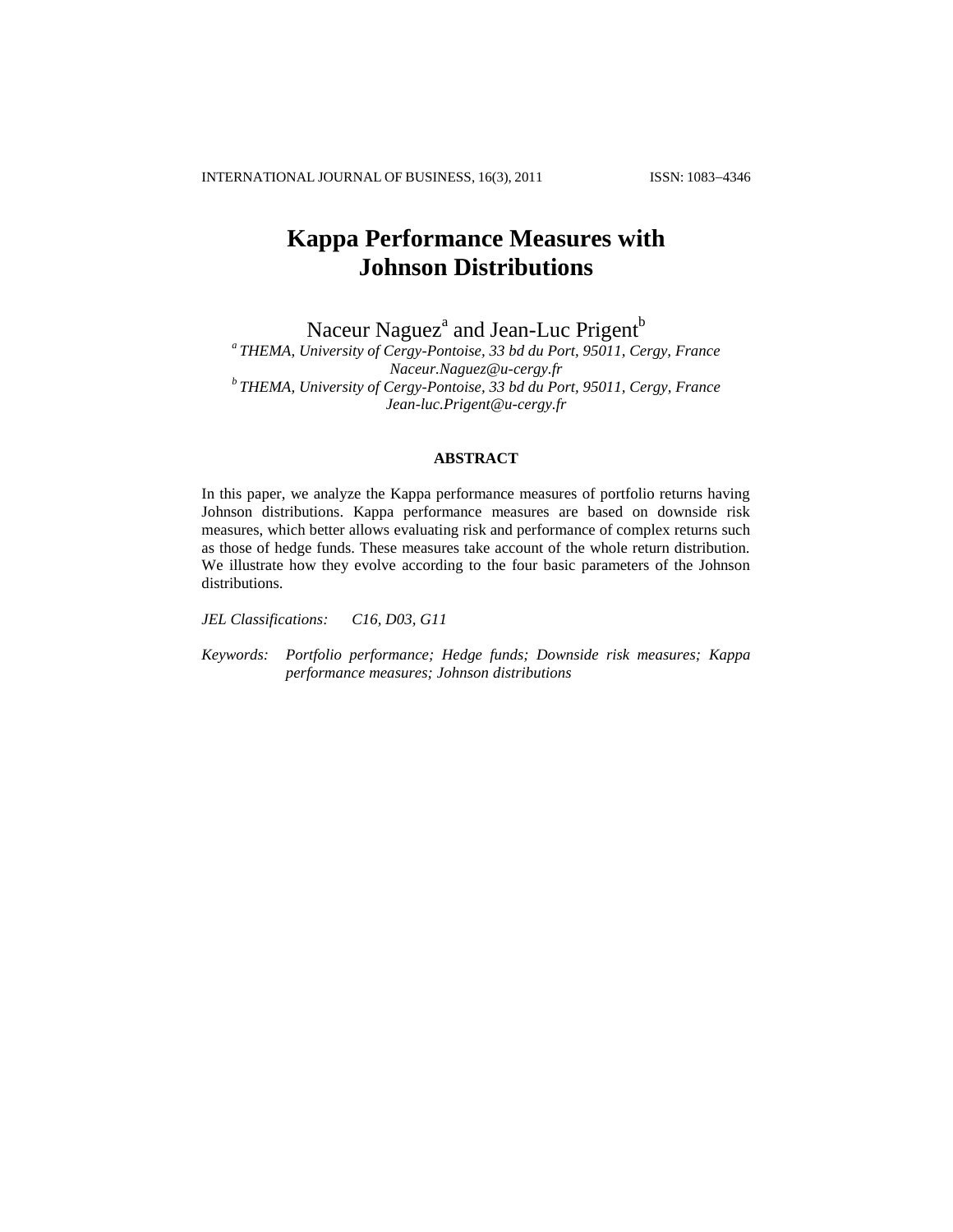# **I. INTRODUCTION**

The empirical analysis of hedge fund returns has shown that the mean-variance approach is not adequate to study the risk and performance of these funds. Using monthly data, Fung and Hsieh (1997), Brooks and Kat (2001), Amenc et al. (2002, 2003) demonstrate that distributions of hedge funds returns have a negative skewness and an excess kurtosis. This leads to conclude that, for this type of fund, the challenge lies not only in the first two moments but also in higher moments. In this context, the selection of a family of distributions with sufficient flexibility to take account of the asymmetry and the kurtosis is necessary to study the behaviour of hedge funds returns. The Johnson distribution system (1949) satisfies this requirement. As mentioned in Passow (2004), this family of probability distributions can calibrate independently the four first moments, "while disregarding potentially insignificant moments of order higher than 5." The introduction of Johnson distributions allows covering up to fourth-order moment patterns of (Log-) Normal, (2-sided) Student t and Weibull distributions. The family of Edgeworth expansions and twelve different types of Pearson distributions are also included. Note that these latter distributions include 1st and 2nd kind Beta and Gamma distributions. This is the reason why Johnson distributions can actually model the specific moment patterns.

Since 2000, portfolio management theory has been based in particular on downside risk measures. In line with Basel II accords for banking regulations, these latter ones are related to determination of economical capital allocation (see Goovaerts et al., 2002). As illustrated also by Jarrow and Zhao (2006), there exist significant differences between mean-variance optimal portfolios and those based on lower partial moments, when asset returns are far from being Gaussian.

The literature about financial risk and performance measurement has increased continuously. The first and basic performance measures for asset management are the Sharpe's ratio, the Treynor's ratio and the Jensen's Alpha. However, we must often deal with asymmetric return distributions having also fat tails. Consequently, it is necessary to introduce performance measures that are usually based on "reward/risk" ratios. Additionally, these risk measures must involve the whole return distribution, in particular the probabilities to get significant negative returns. For this purpose, downside risk measures have been introduced (see e.g. Pedersen and Satchell, 1998; Artzner et al., 1999; Szegö, 2002).<sup>1</sup> Then, using the downside lower partial moment, Keating and Shadwick (2002) define a new performance measure, called the Omega measure. This performance measure is based on a gain-loss approach. It takes account of investor loss aversion, as in Tversky and Kahneman (1992). This performance measure is defined as the ratio of the expectation of gains above the threshold and the expectation of losses below the threshold. Farinelli and Tibiletti (2008) and Zakamouline and Koekebakker (2009) introduce generalized Sharpe ratios to evaluate portfolio performance. As proved by Pedersen and Satchell (1998, 2002), the Sortino ratio (which corresponds to Kappa (2)) is linked to utility function with lower risk aversion. Zakamouline (2010) generalizes this result by showing that Kappa measures correspond to performance measures associated to piecewise linear plus power utility functions. Kappa (n) measures have been used to examine performance of a large class of financial models, in particular to deal with hedge fund style or structured equity funds (see Bertand and Prigent, 2011). We examine how these measures behave according to the parameters of Johnson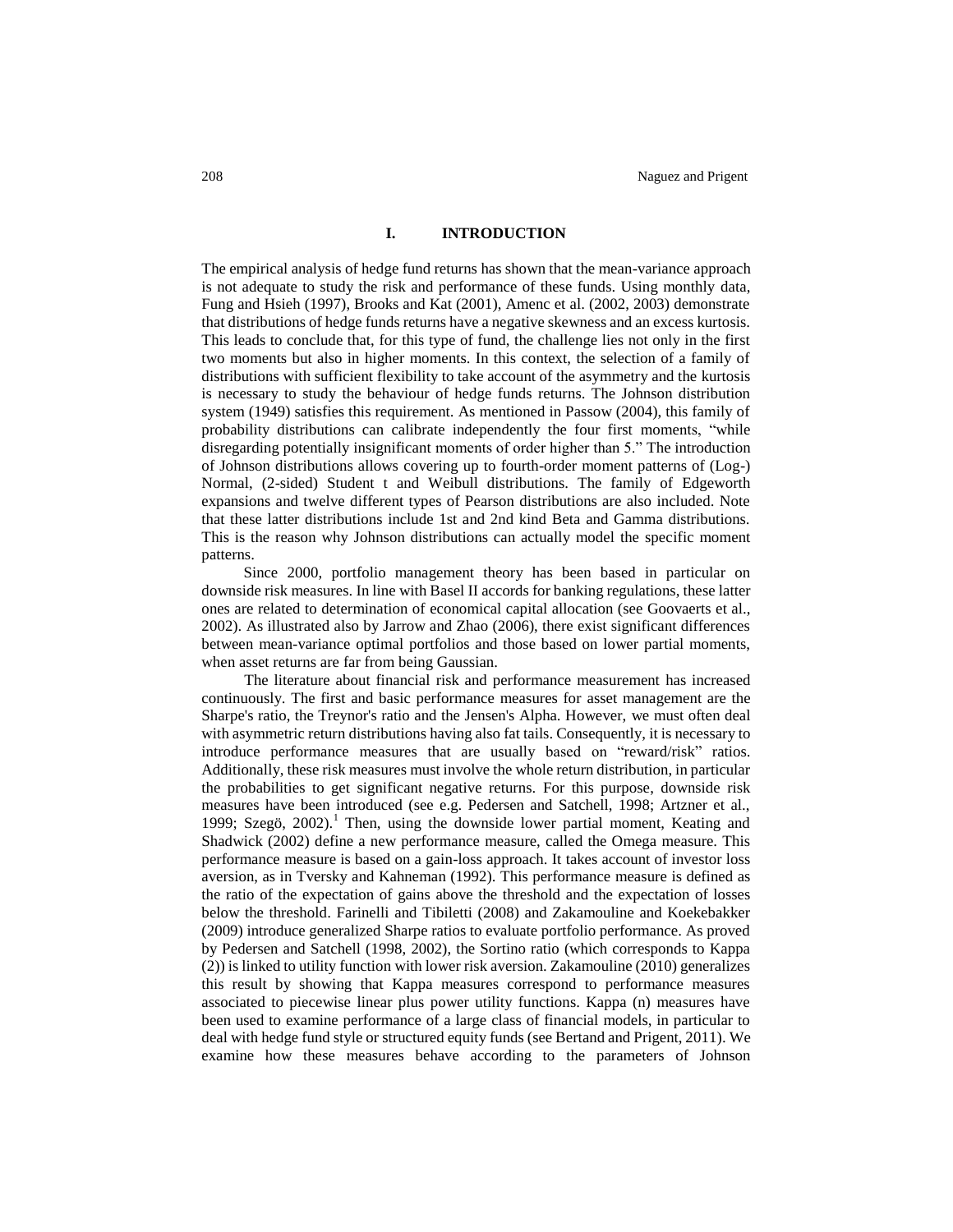distributions.

This paper is organized as follows. Section II provides general results about Kappa performance measures. Section III is a survey about Johnson distributions. We also develop an empirical illustration of such probability distributions and illustrate in particular the relationship between their four parameters and their four moments. Section IV shows how the Kappa measures depend on these four parameters. Such results can potentially be applied to examine what hedge fund returns can yield to the best Kappa ranking. Section V provides numerical illustrations. Section VI contents the main conclusions.

# **II. THE KAPPA PERFORMANCE MEASURES**

#### **A. Definition and General Properties**

As mentioned by Unser (2002), individuals are often only interested in an evaluation of outcomes which have values smaller than a given target. $<sup>2</sup>$  This feature yields to introduce</sup> downside risk measures (see, e.g. Ebert, 2005).

The Kappa measures, introduced by Kaplan and Knowles (2004), are defined by: for *l*=1,2,...,

$$
Kappa_{l}(L) = \frac{E_{p}[X] - L}{\left(E_{p}\left[\left(L-X\right)^{+}\right]'\right]^{\frac{1}{l}}}.
$$

For *l=1*, we get the Sharpe Omega measure and, for *l=2*, it is the Sortino ratio. Zakamouline (2010) shows that Kappa measures correspond to performance measures based on piecewise linear plus power utility functions. Indeed, consider the following utility function:

$$
U_L(\nu) = (\nu - L)^+ - \left( \left[ \left( L - \nu \right)^+ \right] \right) + \frac{\Phi}{n} \left[ \left( L - \nu \right)^n \right],
$$

with  $\Phi > 1$  and *n* a nonzero integer. Then, the investor's capital allocation problem, examined by Zakamouline (2010) yields to the following utility of the optimal allocation:

$$
E[U_L^*(V)] = \frac{n-1}{n} \left( \frac{E[V]-L}{\left(E\left[(L-V)^{n}\right]\right)^{\frac{1}{n}}}\right)^{\frac{n}{n-1}},
$$

,

Since  $E[U_L^*(V)]$  is an increasing transformation of the Kappa (n) ratio, this latter one is actually based on the utility *U<sup>L</sup>*

**Remark 1** Note that  $U_L$  is convex on  $[-\infty, L]$  if and only if  $n=1$ . This case corresponds to the Omega measure, obtained as a limiting case when  $n\rightarrow 1$ . Thus, the Omega measure is related to the maximization of an expected utility with loss aversion, as introduced by Tversky and Kahneman (1992).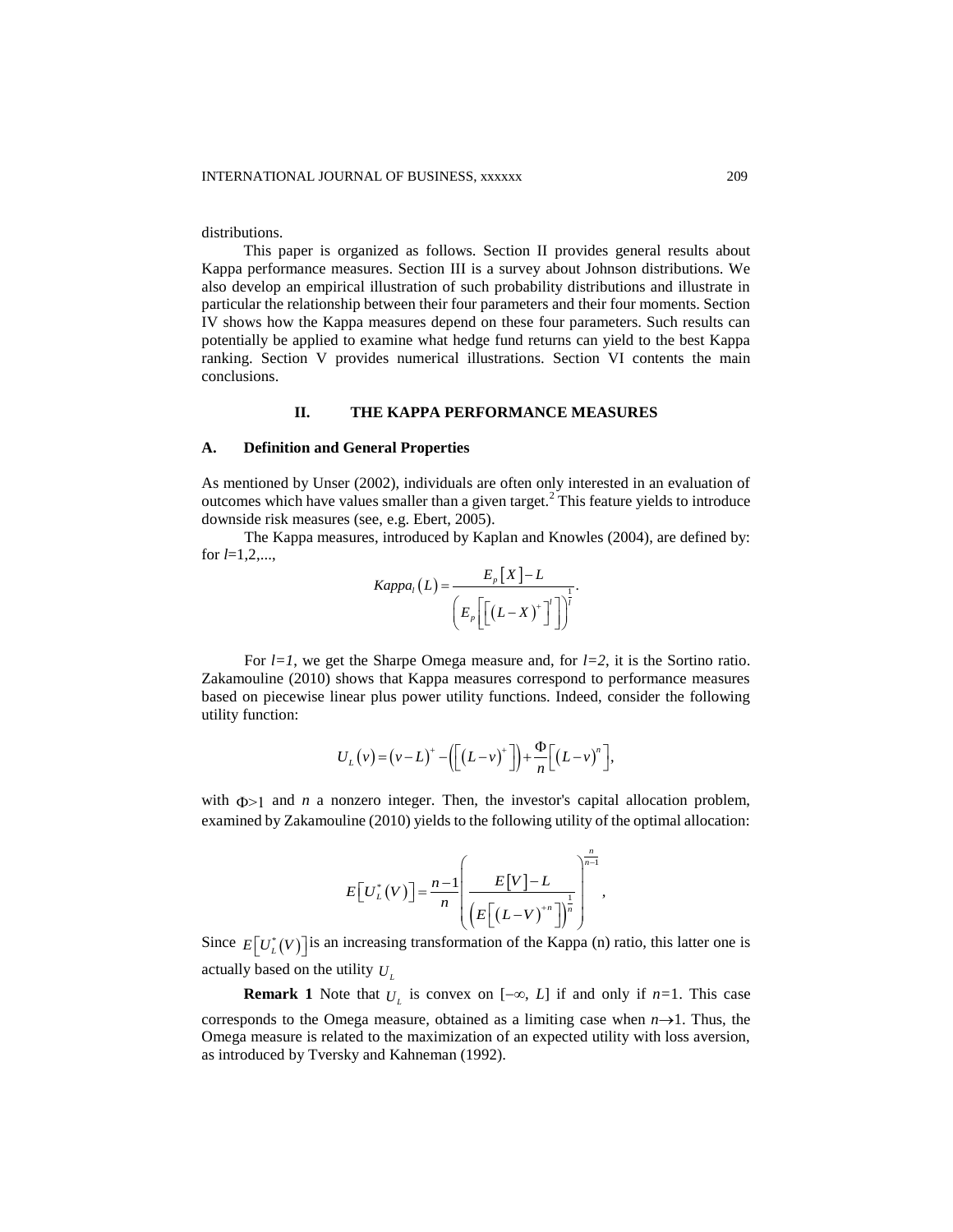## **B. A Special Case: The Omega Ratio**

Keating and Shadwick (2002) and Cascon et al. (2003) have introduced the Omega performance measure to take the whole return distribution into account, without requiring any parametric assumption on the return distribution. Omega is defined as the probability weighted ratio of gains to losses relative to a return threshold. It is given by:

$$
\Omega_{X}\left(L\right) = \frac{\int_{L}^{b}\left(1-F\left(x\right)\right)dx}{\int_{a}^{L}F\left(x\right)dx},
$$

where  $F(.)$  is the cumulative distribution function of the asset return *X* defined on the interval *(a,b)*, with respect to the probability distribution *P* and *L* is the return threshold selected by the investor. Returns below this threshold are considered as losses and returns above as gains. At a given return threshold, the investor should always prefer the portfolio with the highest Omega value. The Omega function can be written as (see Kazemi et al., 2004):

$$
\Omega_{x}(L) = \frac{E_{P}\left[\left(X-L\right)^{+}\right]}{E_{P}\left[\left(L-X\right)^{+}\right]}.
$$

It is the ratio of the expectations of gains above the threshold  $L$  to the expectations of the losses below the threshold *L*. 3 Kazemi et al. (2004) introduce also the Sharpe Omega measure as:

$$
Sharpe_{\Omega}(L) = \frac{E_{P}[X] - L}{E_{P}[(L - X)^{+}]} = \Omega_{X}(L) - 1.
$$

Note that, if  $E_p[X] < L$ , the Sharpe Omega will be negative, otherwise it will be positive. If  $L = E_p[X]$ , then  $\Omega_X(L) = 1$ , where  $\Omega_X(A)$  is a monotone decreasing function.  $\Omega_X(.) = \Omega_Y(.)$  if and only if  $F_X = F_Y$ . The level of threshold must be specified according to investment objective and individual risk aversion.

#### **III. THE JOHNSON DISTRIBUTIONS**

#### **A. Definition**

The Johnson system covers three main families of distributions that can model a wide variety of empirical distributions. Given a continuous random variable *X, X* has a Johnson distribution if there exists a monotonic function g such that:

$$
Z = \gamma + \delta g \left( \frac{X - \xi}{\lambda} \right); \delta > 0; \lambda > 0.
$$

where *Z* is a standard normal random variable, and *γ,δ,ξ,λ* are given parameters.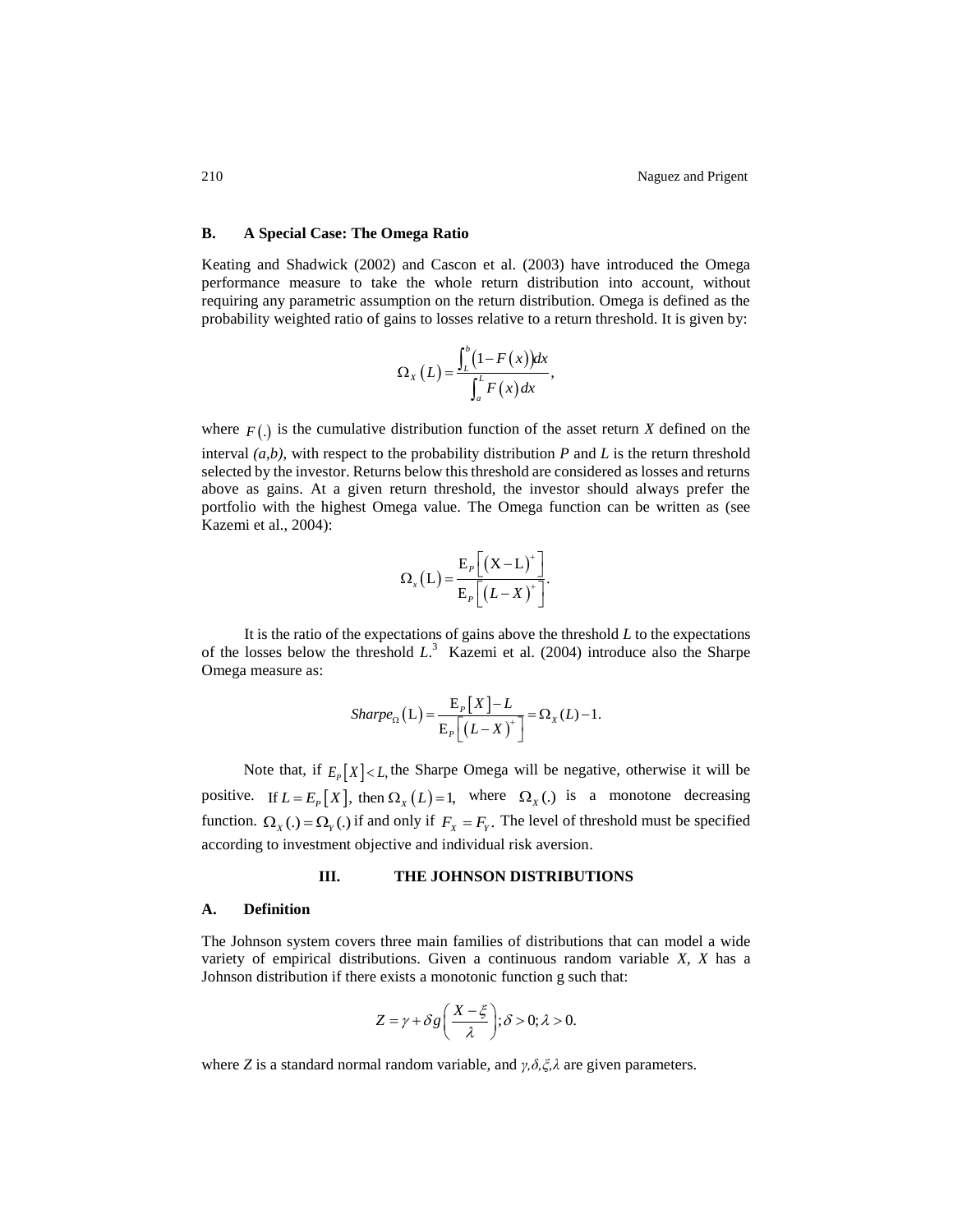Usually *γ* and  $\delta$  correspond to trend parameters,  $\xi$  is a positional parameter and finally  $\lambda$  corresponds to a scaling parameter. In our case,  $X$  denotes financial asset returns,<sup>4</sup> specifically hedge funds.

*Notation:* We introduce the function h and its inverse by setting:

$$
h(x) = \gamma + \delta g \left( \frac{x - \xi}{\lambda} \right),
$$
  

$$
h^{-1}(z) = x = \lambda g^{-1} \left( \frac{z - \gamma}{\delta} \right) + \xi.
$$

The function  $g(.)$  is generally one of the three following functions defined by:

- Lognormal distribution  $S_L : g(y) = ln(y)$ ,
- Lognormal distribution  $S_L : g(y) = \ln(y)$ ,<br>- Unbounded distribution  $S_U : g(y) = \ln(y + \sqrt{(1 + y^2)}) = \sinh^{-1}(y)$ ,

- Bounded distribution

$$
S_{U} : g(y) = \ln(y + \sqrt{1 + y}) = \sin y
$$
  

$$
S_{B} : g(y) = \ln(\frac{y}{1 - y}).
$$

with  $y = \left(\frac{x-\xi}{\xi}\right)$ . λ  $=\left(\frac{x-\xi}{\lambda}\right).$ 

The  $S_U$  distribution is unbounded in both directions while the  $S_B$  distribution is bounded in both directions  $(\xi, \xi + \lambda)$ . The Johnson  $S_U$  distribution is most interesting because its support is the set of real numbers. In addition, it offers, by the number of parameters characterizing a wide class of asymmetries and flattening.

This distribution can model a large number of financial products. Therefore, in what follows, we focus in mainly on this distribution.

The Johnson probability density function (pdf)  $f_x$  of  $S_U$  distribution is easily deduced from standard normal distribution. It is given by canonical transformations of<br>the standard Gauss distribution:<br> $f_x(x) = \frac{\delta}{\sqrt{2\pi} \sin^2{x}} \exp\left[-\frac{1}{2}\left(\gamma + \delta \ln(\frac{x-\xi}{\lambda}) + \sqrt{\left(\frac{x-\xi}{\lambda}\right)^2 + 1}\right)^2\right]$ the standard Gauss distribution:

1 Gauss distribution:  
\n
$$
f_X(x) = \frac{\delta}{\lambda \sqrt{2\pi} \sqrt{\left(\frac{x-\xi}{\lambda}\right)^2 + 1}} \exp\left[-\frac{1}{2}\left\{\gamma + \delta \ln\left(\frac{x-\xi}{\lambda} + \sqrt{\left(\frac{x-\xi}{\lambda}\right)^2 + 1}\right)^2\right\}\right]
$$

When using Johnson distributions, we can for example search for one of the main Johnson distributions. Therefore, in that case, the first step is to determine which of the three families would be used. The second step is to estimate the parameters of this distribution.

We can also determine the best function g, using a non parametric approach. In that latter case, function g may no longer belong to one of the three basic families (for more details on methods to estimate parameters of Johnson distribution see Naguez and Prigent, 2010).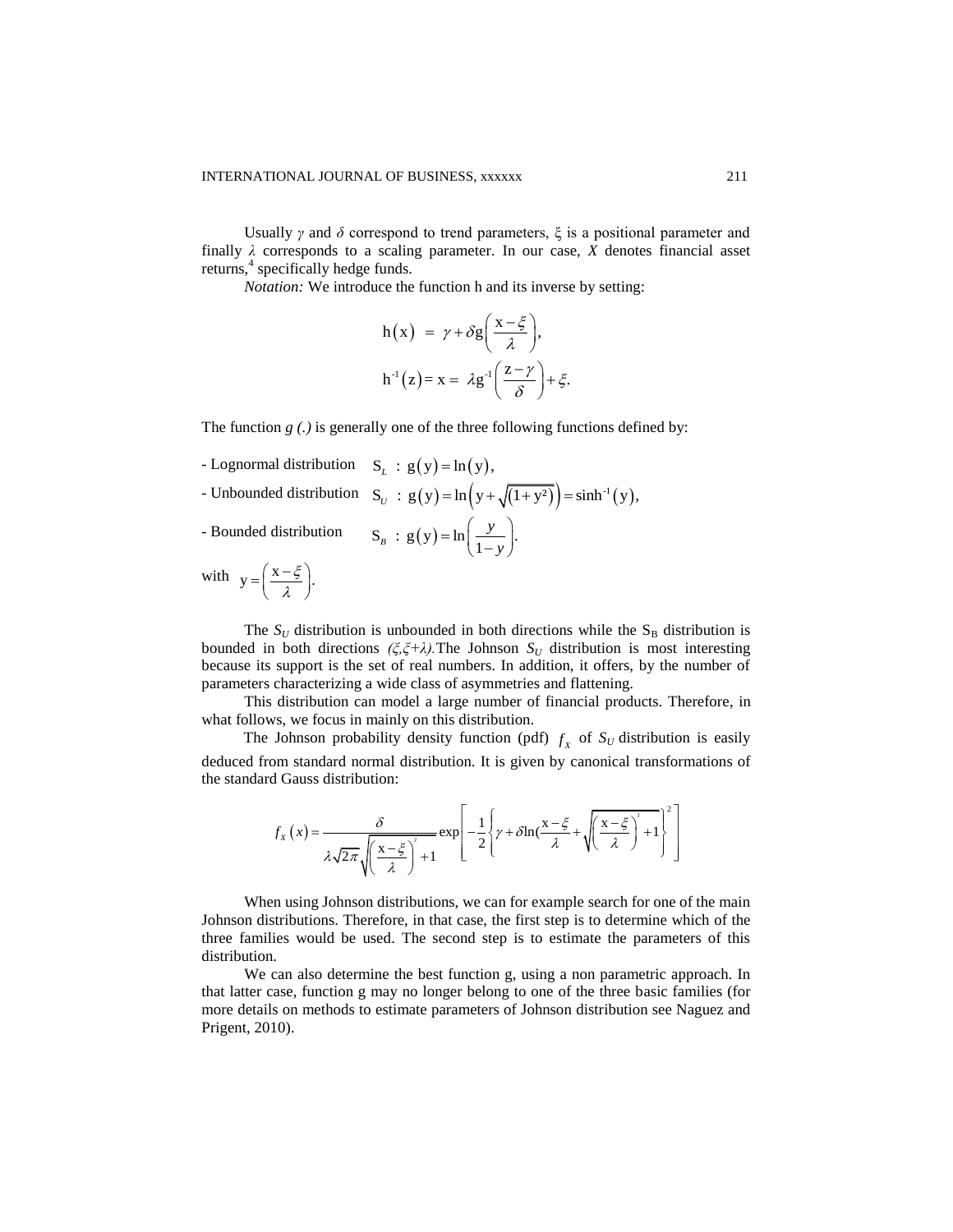# **B. Four First Moments**

For the distribution  $S_U$ , the first four moments of the reduced and centered random Y are given by: 1

$$
\mu_1 = -\omega^2 \sinh\Omega,
$$
  
\n
$$
\mu_2 = \frac{1}{2}(\omega - 1)(\omega \cosh 2\Omega + 1),
$$
  
\n
$$
\mu_3 = -\frac{1}{4}\omega^{\frac{1}{2}}(\omega - 1)^2 [\omega(\omega + 2)\sinh 3\Omega + 3\sinh \Omega],
$$
  
\n
$$
\mu_4 = \frac{1}{8}(\omega - 1)^2 \left[\frac{\omega^2(\omega^4 + 2\omega^3 + 3\omega^2 - 3)\cosh 4\Omega + 1}{4\omega^2(\omega + 2)\cosh 2\Omega + 3(2\omega + 1)}\right].
$$
  
\n(1)

where  $\omega = e^{\delta - 2}$ ,  $\Omega = \frac{\gamma}{\delta}$ .

We note that the third and fourth moments depend on parameters *γ* and *δ*. In the financial context, this flexibility is interesting because this distribution can be used to model returns asymmetric or fat tail distributions. However, to model returns that follow Johnson distribution, we need to study how the moments of this distribution depends on its four parameters.

#### **C. Variations of the Four Moments w.r.t. the Parameters**

In this section, we study the variations of the four first moments of the distribution  $S_U$ according to the four parameters.

We simulate returns that follow a Johnson  $S_U$  distribution while changing parameter values for each simulation, in order to observe the variation of moments with respect to the variation of those parameters.

We study such modifications of moments according to the parameters since it allows us in a second step to study how the Kappa measures vary as function of the moments (via implicitly the parameters).

Equations (1) show that the mean depends on all the parameters. The standard deviation depends on *γ*, *δ*, and *λ*. The skewness and kurtosis depend only on the parameters γ and δ. The sign of the skewness is the opposite of the sign of parameter *γ*.

We also study the variations of the higher moments where the mean and the standard deviation are fixed.

Figure 1 shows that skewness decreases with *γ*. It increases also with  $\delta$  if *γ* is negative and increases if  $\gamma$  is positive. The kurtosis is an increasing function of  $\delta$  and of negative values of *γ*. It is decreasing with respect to positive values of *γ*.

These observations allow us to conclude that for given expected return and standard deviation, the two higher moments reach their respective maxima by minimizing  $\gamma$  and  $\delta$  since they simultaneously provide the highest level of skewness and the highest level of kurtosis, a situation that does prefer the investor.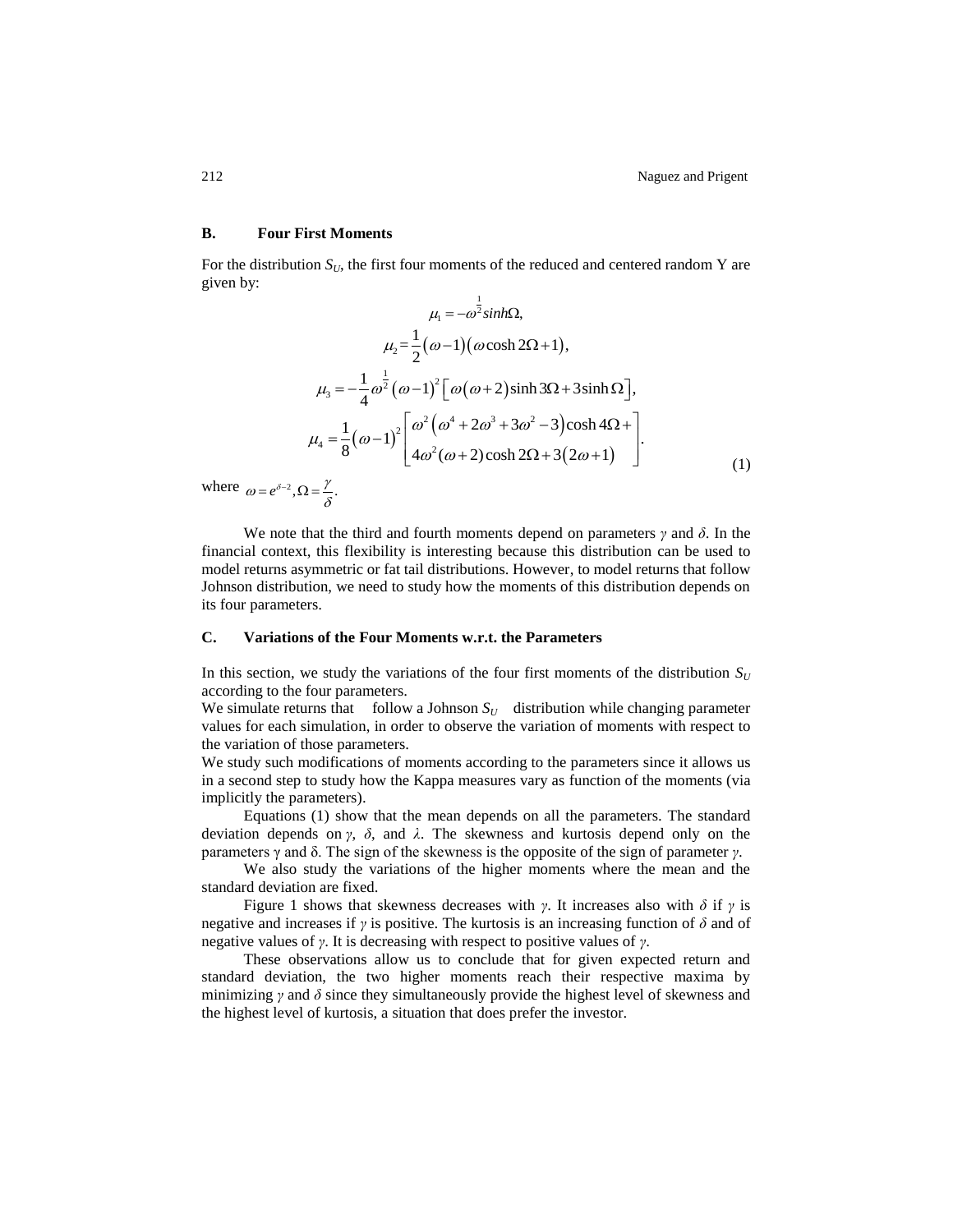

**Figure 1** Variations of the skewness and kurtosis w.r.t. *δ* and *γ*

**Figure 2** Variations of mean and standard deviation w.r.t. *δ* and *γ*



We also study the variations of the mean and standard deviation according to the parameters *γ* and *δ* with parameters *ξ* and *λ* fixed*.* Figure 2 shows that the mean is a decreasing function with respect to  $\gamma$ . It also decreases w.r.t. δ if  $\gamma$  is negative but increases if  $\gamma$  is positive. The standard deviation increases w.r.t. δ and positive values of  $\gamma$ but increases w.r.t. negative values of γ. From these observations, we can conclude that the worst case for an investor corresponds to simultaneous high value of  $\gamma$  and low value of δ.

# **IV. KAPPPA MEASURES AND JOHNSON DISTRIBUTIONS**

To study how Kappa performance measures vary according to the four moments of Johnson distribution, we have examined the variation of the first four moments within the Johnson parameters (see previous section). This allows illustrating how moments behave according to parameter variations. Then, in a second step, we study now how Kappa performance measures vary according to the Johnson parameters. Therefore, we deduce simultaneously how Kappa measures depend on the four first moments.

We consider that the return on the risky asset follows a Johnson distribution  $S_{U}$ . Therefore, Kappa performance measures are given by: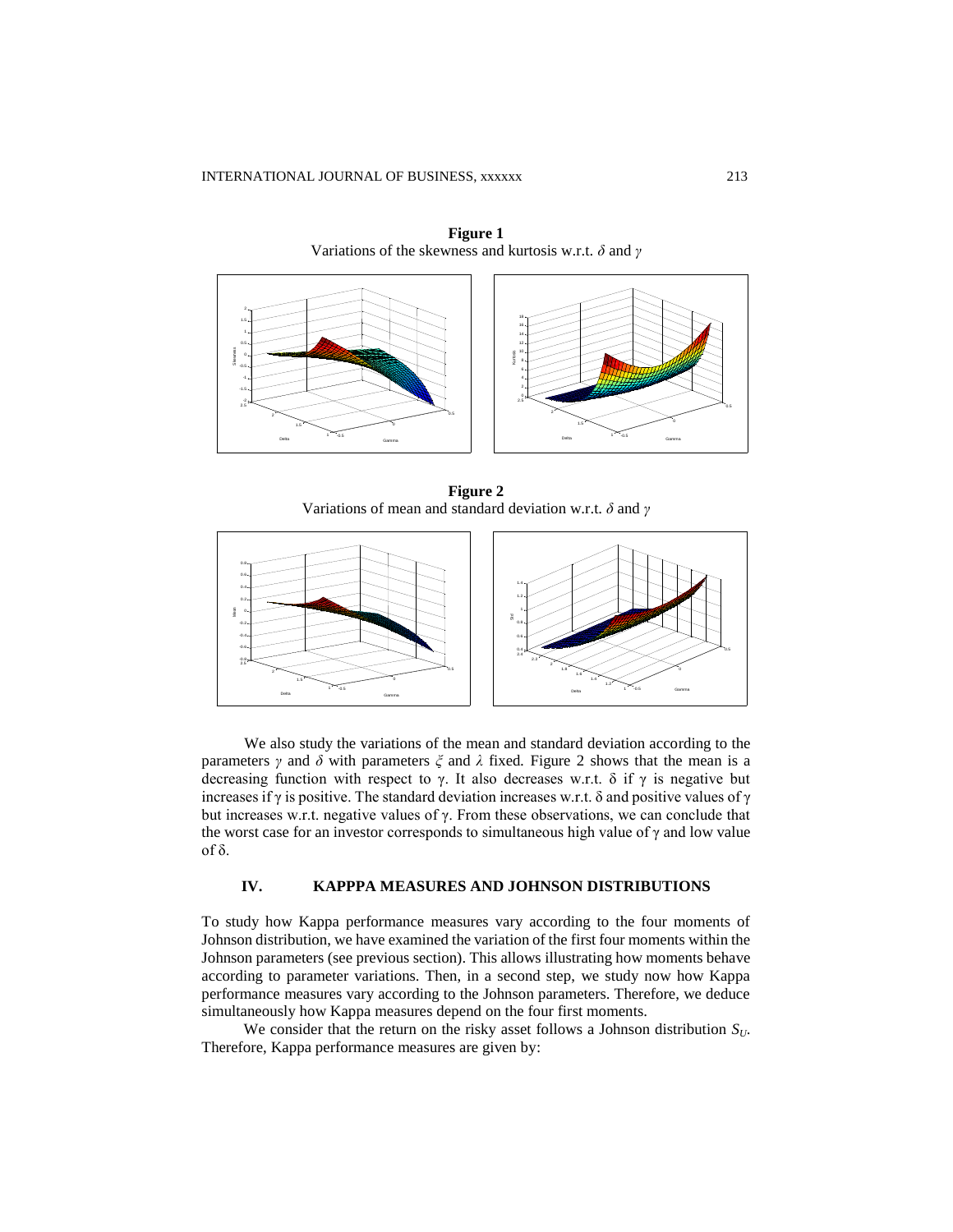$$
Kappa_{1}(L) = \frac{E_{p}\left[\lambda g^{-1}\left(\frac{z-\gamma}{\delta}\right)+\xi\right]-L}{\left(E_{p}\left[\left(L-\lambda g^{-1}\left(\frac{z-\gamma}{\delta}\right)+\xi\right)^{+}\right]\right)^{\frac{1}{l}}}
$$

Note that closed-form representations of Omega with all Johnson type distributions (including the important bounded Johnson type) have been derived by Passow (2004). However, for more general Kappa measures, no explicit solution is known.

## **V. NUMERICAL ILLUSTRATIONS**

We study the variation of Kappa measures w.r.t. Johnson parameters which allows us to show the evolution of these measures w.r.t. the first four moments of this distribution. First, we study the variation of Kappa measures according to the four parameters of Johnson distribution. We find that Kappa measures are sensitive to all parameters. Referring to the results of Section III, we can observe that the four moments affect significantly the magnitude and the sense of variation measures Kappa, especially for lower values of the order k.

Then, we examine the variation of Kappa measures within the parameters δ and γ where the mean and standard deviations are fixed.



**Figure 3** Variations of Kappa for fixed mean and standard deviation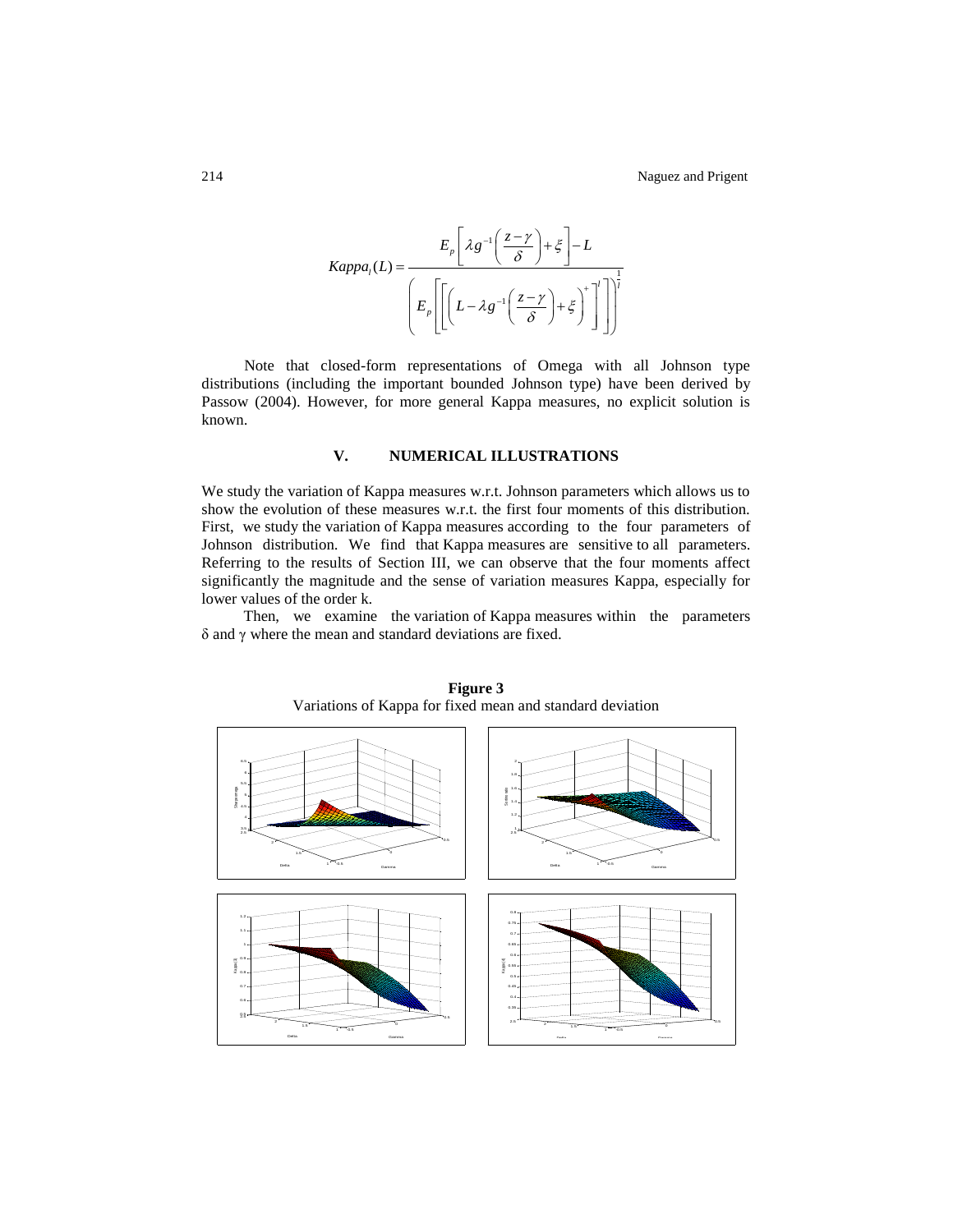Figure 3 shows that all Kappa ratios decrease with  $\gamma$ . The evolution w.r.t parameter  $\delta$  varies from one ratio to another. Indeed, the Sharpe Omega ratio is a decreasing function of *δ*, the Sortino ratio is an even function which grows to a certain level and then begins to decline.

The Kappa (3) ratio increases and then from a certain level begins to decrease, while the Kappa (4) ratio is an increasing function of  $\delta$ . This implies that Kappa measures are increasing functions of the skewness whatever its sign and also increasing w.r.t kurtosis if the skewness is positive.

This is rational because the investment can achieve high performance if the distribution of returns favors the realization of positive returns with a high probability of very high returns.

We also study the variation of Kappa Measures w.r.t  $\gamma$  and  $\delta$  for fixed  $\xi$  and  $\lambda$ . This allows us to determine the variation of Kappa w.r.t mean and standard variation.



**Figure 4** Variations of Kappa for fixed  $\xi$  and  $\lambda$ 

Figure 4 shows that Kappa measures are increasing functions w.r.t. γ and δ. This implies that the performance always increases with the mean and standard deviation if the skewness is positive but is decreasing with standard deviation if skewness is negative.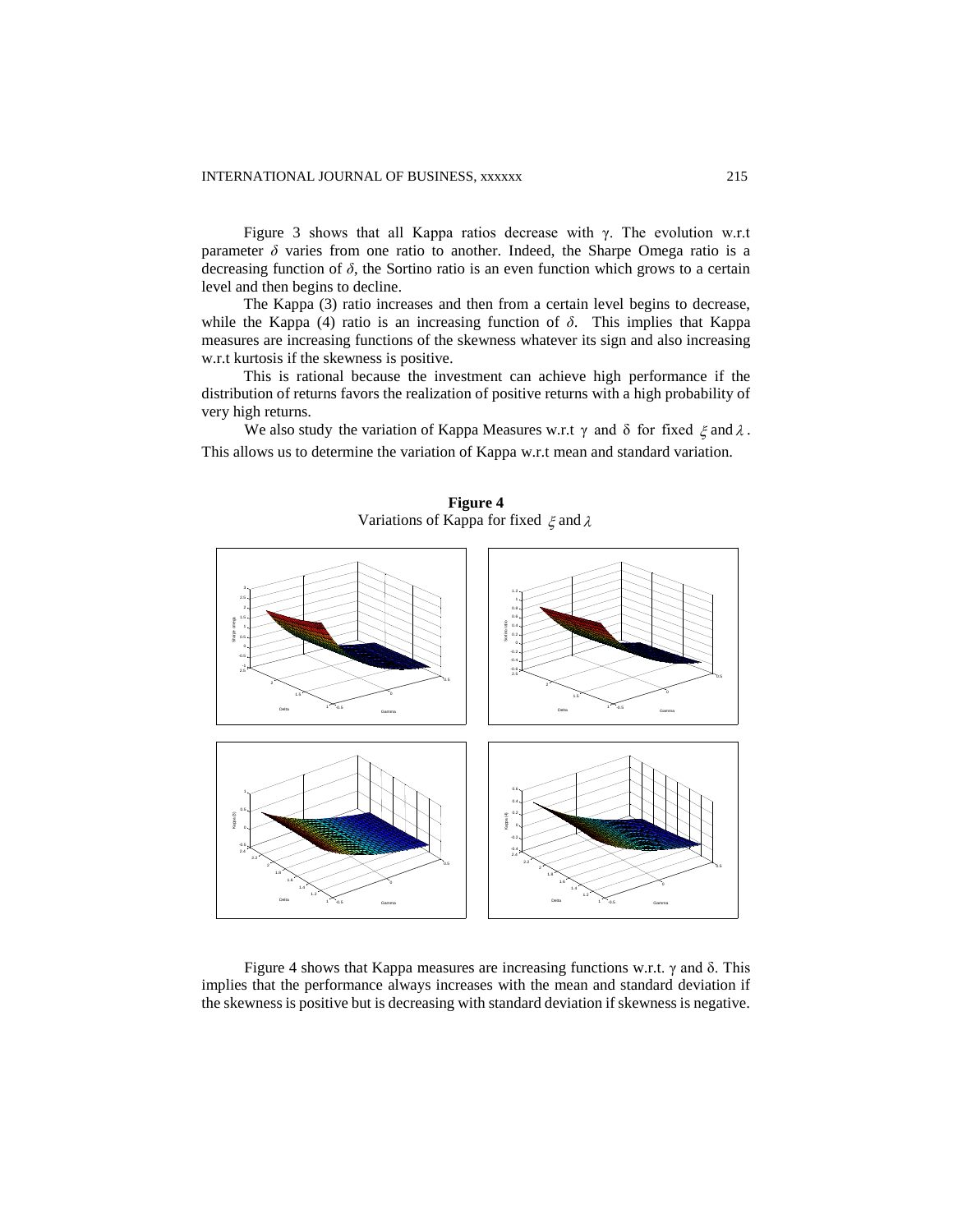# **VI. CONCLUSION**

In this paper, we illustrate how the important family of Kappa performance measures behaves according to the four parameters of Johnson distributions. We also examine their variations with respect to their four moments. This allows the link of the maximization of Kappa performance measures with decision criteria based on the first four moments of the return probability distribution. This is particularly useful when dealing with non Gaussian distributions, as for hedge fund returns.

First, we show that Kappa measures always increase with the mean and standard deviation if the skewness is positive but are decreasing with standard deviation if skewness is negative; second we show that they are increasing functions of the skewness whatever its sign and also increasing w.r.t kurtosis if the skewness is positive. Therefore, for Johnson distributions, maximising Kappa measures would be prefer to maximize a combination of the first four moments since Kappa measures take better account of the "good" behaviour of the distribution (i.e. positive skewness).

#### **ENDNOTES**

- 1. Note that they are linked to the measures proposed by Fishburn (1977, 1984).
- 2. For example, interest rates, returns of benchmark financial indices, etc.
- 3. As noted by Kazemi et al. (2004), Omega can be considered as the ratio of the prices of a call option to a put option written on X with strike price L but both evaluated under the historical probability P.
- 4. X can denote log return depending on the type of Johnson distribution.

#### **REFERENCES**

- Amenc, N., S. Curtis, and L. Martellini, 2002, "The Alpha and Omega of Hedge Fund Performance Measurement," *Working paper,* Edhec Risk and Asset Management Research Center*.*
- Amenc, N., and L. Martellini, 2003, "The Brave New World of Hedge Funds Indices," *Working Paper,* Edhec Risk and Asset Management Research Center*.*
- Artzner, P., Delbaen, F., Eber J.M., and D. Heath, 1999, "Coherent Measures of Risk," *Mathematical Finance* 9, 203-228.
- Bacmann, J.F., and S. Scholz, 2003, "Alternative Performance Measures for Hedge Funds," *AIMA Journal*, June.
- Bertand, P., and J.L. Prigent, 2011, "Omega Performance Measure and Portfolio Insurance," *Journal of Banking and Finance*, 35, 1811-1823.
- Brooks, C., and H.M. Kat, 2001, "The Statistical Properties of Hedge Fund Index Returns and their Implications for Investors," *Working Paper,* ISMA Centre Discussion Papers In Finance*.*
- Cascon, A., Keating, C., and W.F. Shadwick, 2003, "The Omega Function," *Working paper,* The Finance Development Centre London*.*
- Farinelli, S., and L. Tibiletti, 2008, "Sharpe Thinking in Asset Ranking with One-sided Measures," *European Journal of Operational Research* 185, 1542-1547.
- Fishburn, P.C., 1977. "Mean-risk Analysis with Risk Associated with Below-Target Returns," *American Economic Review* 67, 116-126.